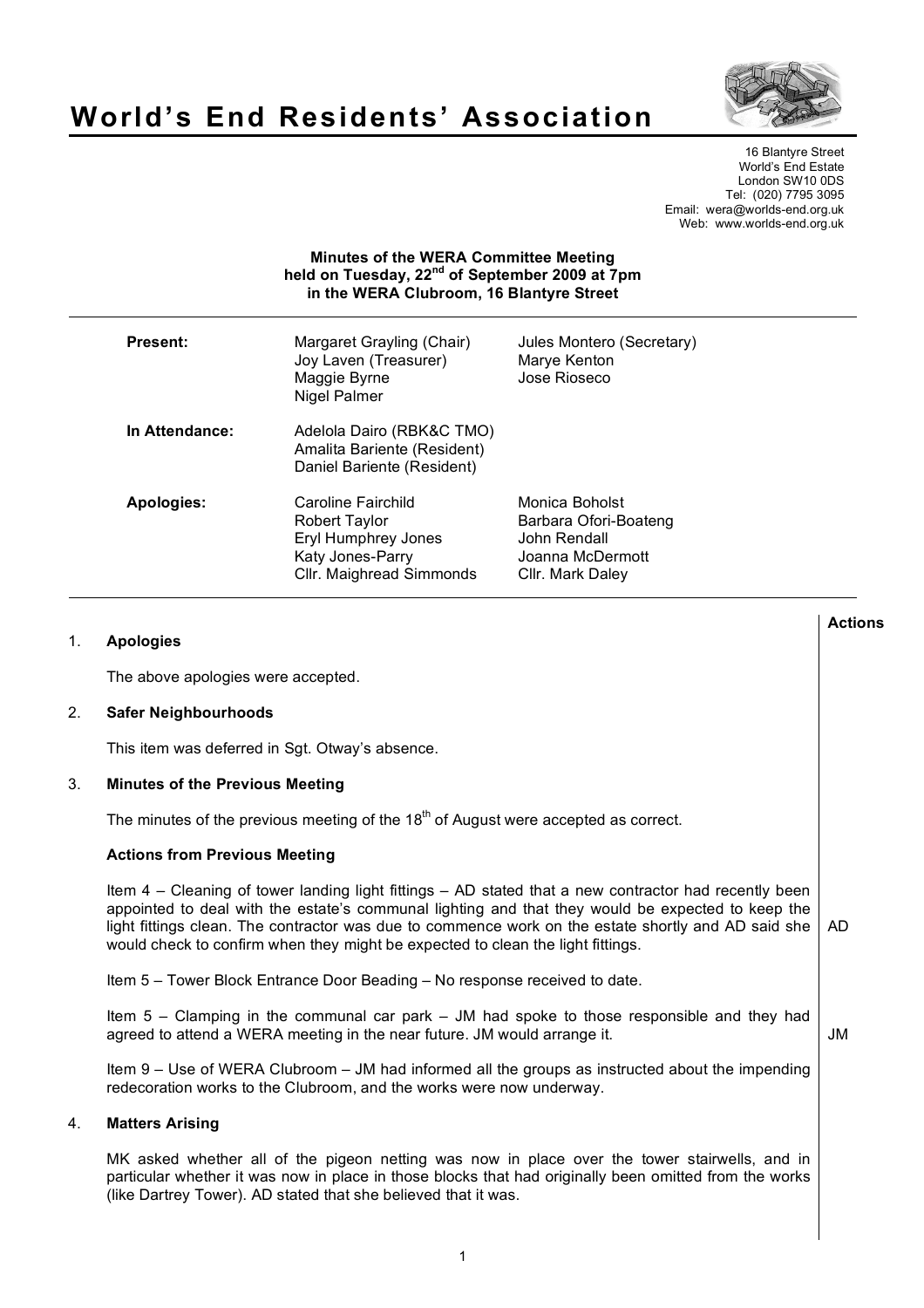# 5. **Cleaning Contract**

This item was deferred in Chris Guilfoyle's absence.

NP noted that he had not received a copy of the letter advising residents of the recent problems with the main sewage pipes below Blantyre Tower/Blantyre Walk. AD said she would check that letters had been delivered to all relevant households. AD

# 6. **Estate Management**

# *Sewage Pipes and Stacks*

AD stated that she was still waiting for Technical Services to arrange for contractors to visit the estate to inspect the main sewage pipes and stacks. NP noted that following the last blockage of the main sewage pipe below Blantyre Tower/Walk that his bathroom was giving off very bad smells. It was noted that the number of incidents reported by residents associated with the building's sewer pipes and stacks appeared to be on the increase. JM

#### *Painting of Tower Landings*

AD stated that Terry Guppey was awaiting confirmation of the preferred colour for the tower landing floors from WERA. JM stated that he had spoken to Terry and passed on the Committee's preference following the last meeting but would drop him an email with written confirmation. AD stated that once written confirmation of the chosen colour had been received that a letter would go out to all of the affected residents describing how the works were to proceed. JM

# *Cleaning / Bulk Refuse / Recycling*

Several Committee members noted continuous problems with poor cleaning and rubbish dumping which appeared to be getting progressively worse. The meeting was asked to indicate whether they were satisfied with the contractor's performance. Those present indicated that they were not. It was noted that the dumping of rubbish in communal areas could not be dealt with solely by the contractor, the TMO's housing officers needed to take action against those residents, whether tenants or leaseholders, who continued to dump rubbish in the estate's communal areas.

MG asked AD to investigate the Council's bulk-refuse collection scheme ("too big for the bin") as she felt that a significant amount of the refuse the TMO paid OCS to dispose could be disposed of by the Council at no charge to the estate's residents. JM said he would obtain the relevant details of the scheme from the Council and forward to AD. AD JM

NP noted that a significant amount of bulk refuse, and particularly furniture, was "naturally recycled" by many of the estate's residents who simply re-used it. There was some discussion as to whether some kind of "furniture recycling scheme" would be of benefit to the estate's residents.

It was noted that the paladin bins used by the Chelsea Theatre were apparently funded by the estate's residents. AD said she would check whether or not this was actually the case. AD

NP noted an ongoing issue were some residents were disposing of items of rubbish by literally throwing it out of their windows. NP suggested that all such items of rubbish should be checked to see if the guilty party could be identified. AD said she would investigate and confirmed that action would be taken against any residents found to be dumping rubbish in this way.

AD noted that the flat roofs on top of the fourth floor lift lobbies were due to be cleaned the week commencing the 28th of September.

AD noted that OCS would be attempting to clean the first and second floor lift lobbies in Ashburnham Tower with a new chemical solution. If this proved successful (the RA would be asked to comment on the work once complete) the TMO intended to proceed to clean the walls of all of the ground floor lift lobbies.

#### *Scooters / Motorbikes*

The sign indicating that motorbikes and scooters should not be parked near or outside the block entrance to Blantyre Tower had been put up. It was confirmed that it had been effective as the situation was greatly improved.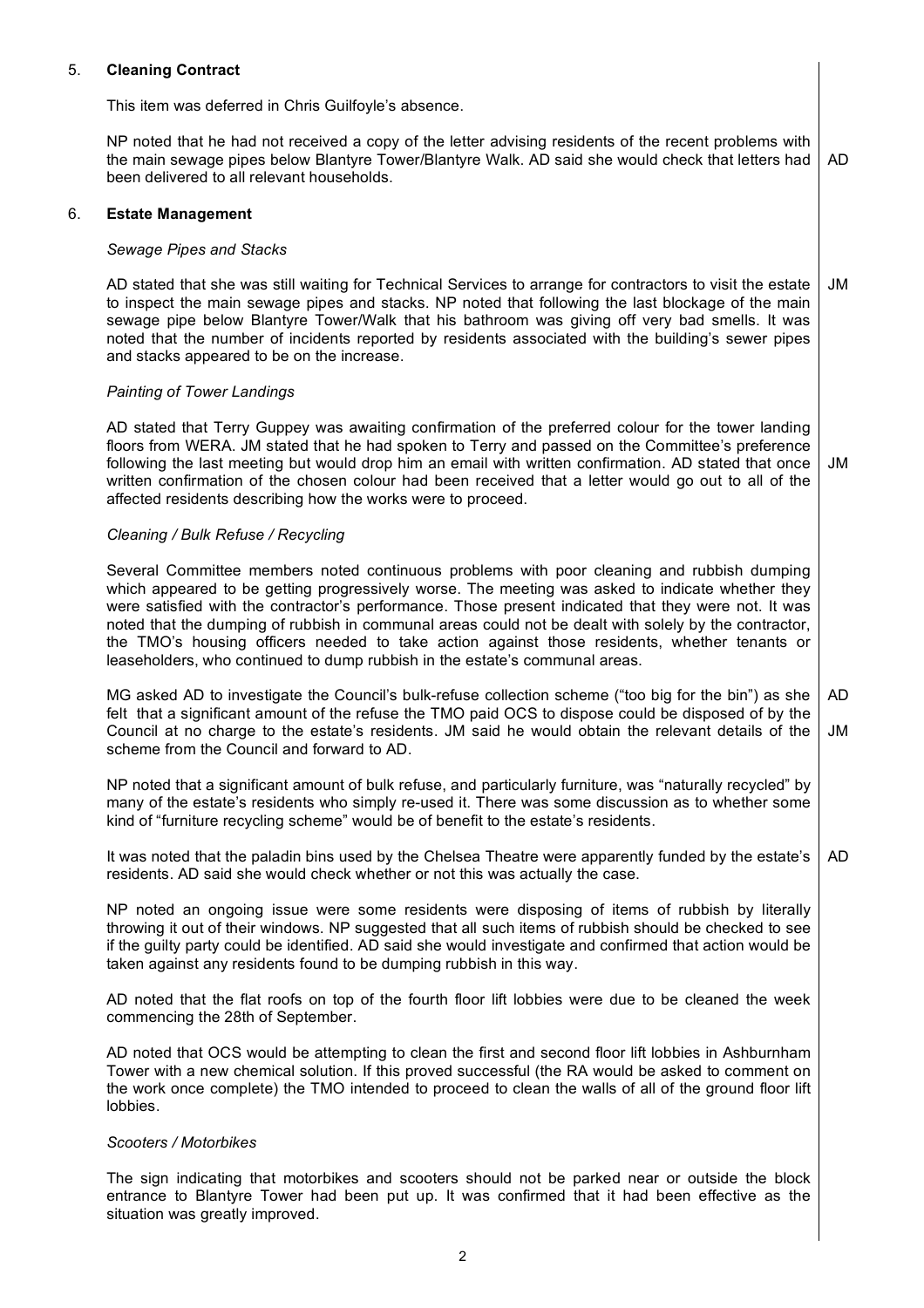# *Fire Doors*

AD confirmed that these were checked on a regular basis and that a rota to do so was in place.

# *Dogs*

AD stated that work on the dog register was in progress. All of the dogs belonging to residents that had volunteered to register their dogs had been registered, photographed and given a dog tag. The next stage in the process was to visit those residents know to keep dogs who had not registered their dogs. The TMO and Police Safer Neighbourhoods Team expected to begin carrying out these visits shortly.

Several recent dog attacks on the estate (one in Whistler Tower, one in the Piazza) were discussed. It was suggested that the TMO needed to make it clear to residents that they would be held responsible for the behaviour of any dogs brought on to the estate by their visitors.

Several Committee members noted ongoing issues with dog fouling on many of the estate's walkways, in particular the section of Berenger Walk above the Youth Club and Upper Blantyre Walk.

AD

#### *Car Park*

AD was asked to confirm the cleaning schedule for the estate car park.

#### *Lift Trapping*

It was noted that the Fire Brigade would no longer attend lift trappings on the estate. However, the Fire Brigade also appeared to be under the impression that there was a lift engineer on site at all times and this was clearly not the case. It was noted that a resident had recently been trapped in a lift for over an hour – the Fire Brigade would not attend and the engineer took an hour to do so. It was suggested that the TMO write to all residents informing them of the change.

# *Walkabout* AD asked JM for a date for the next estate walkabout. JM would suggest a date after the meeting. JM

#### *Keys to WERA Clubroom*

It was noted that it was still unclear who had the keys to the door of the WERA clubroom. AD stated that she believed 3 sets of keys had been provided with the new lock and that these were all held in the Concierge Office. AD and MG said they would check. AD/MG

It was noted that someone had borrowed two tables from the WERA Clubroom without permission. *[Note: It later transpired that these had been borrowed by the Under 5s.]* 

AD then left the meeting.

#### 7. **Meetings Attended**

#### *TACT@DOME*

A number of Committee members had attended the last TACT@DOME meeting in the Town Hall held on the  $7<sup>th</sup>$  of September. It was noted that the Council appeared minded not to proceed with any proposals for Stock Transfer at the moment, but that the final decision would not be known until the Council published its final report later in the year.

#### *Environmental Services*

MK had met with Environmental Services to discuss a number of issues with the rubbish collection and recycling facilities on the estate.

#### 8. **Upcoming Meetings**

Upcoming meetings are listed on the back of the agenda.

The TMO AGM on the 29<sup>th</sup> of September was noted.